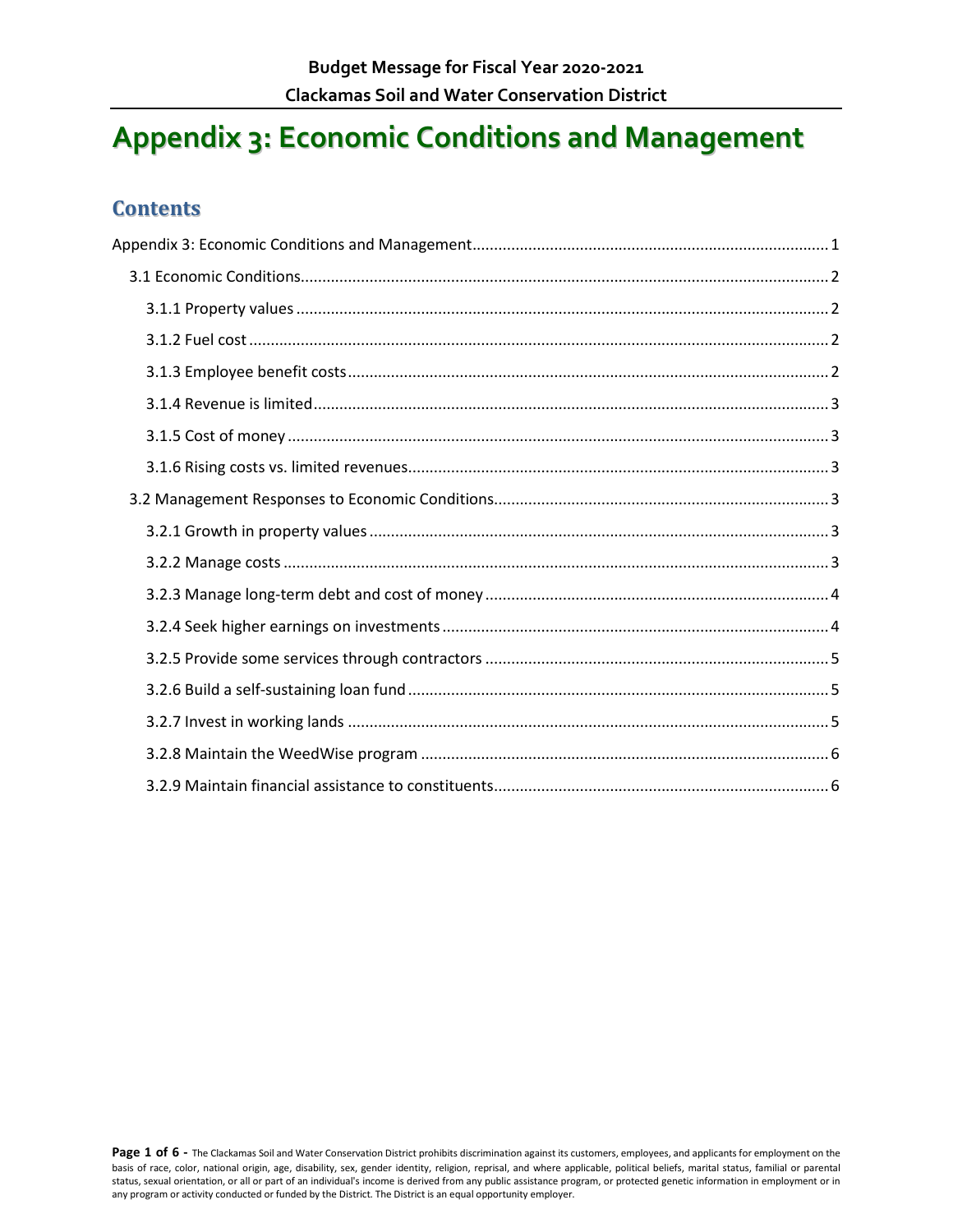# <span id="page-1-0"></span>**3.1 Economic Conditions**

### <span id="page-1-1"></span>**3.1.1 Property values**

Over the past four years, assessed valuation of real property in Clackamas County has grown. Property tax revenue has been increasing by more than three percent annually as construction activity and new home sales have increased.

### <span id="page-1-2"></span>**3.1.2 Fuel cost**

Fuel prices varied significantly over the past year, reaching a high point just before the beginning of the current fiscal year, then dropping precipitously near the end of the fiscal year. Currently, we see prices falling as the economy fluctuates with current events. The cost of fuel affects most goods and services procured by the District.

### **Overview**

- *Local economy growing*
- *Costs rising*
- *Manage costs and debt*
- *Seek good returns*
- *Continue assistance to cooperators*
- *Use contractors*
- *Grow the loan fund*
- *Invest in working lands*
- *Maintain WeedWise program/services*



### <span id="page-1-3"></span>**3.1.3 Employee benefit costs**

While employee benefit costs continue to rise, participation in a large group mitigates much of that exposure. The District also implemented an "opt out" program that rewards employees when they acquire medical insurance elsewhere. The net cost of medical insurance premiums paid by the District are significantly decreased because of the incentive program

Page 2 of 6 - The Clackamas Soil and Water Conservation District prohibits discrimination against its customers, employees, and applicants for employment on the basis of race, color, national origin, age, disability, sex, gender identity, religion, reprisal, and where applicable, political beliefs, marital status, familial or parental status, sexual orientation, or all or part of an individual's income is derived from any public assistance program, or protected genetic information in employment or in any program or activity conducted or funded by the District. The District is an equal opportunity employer.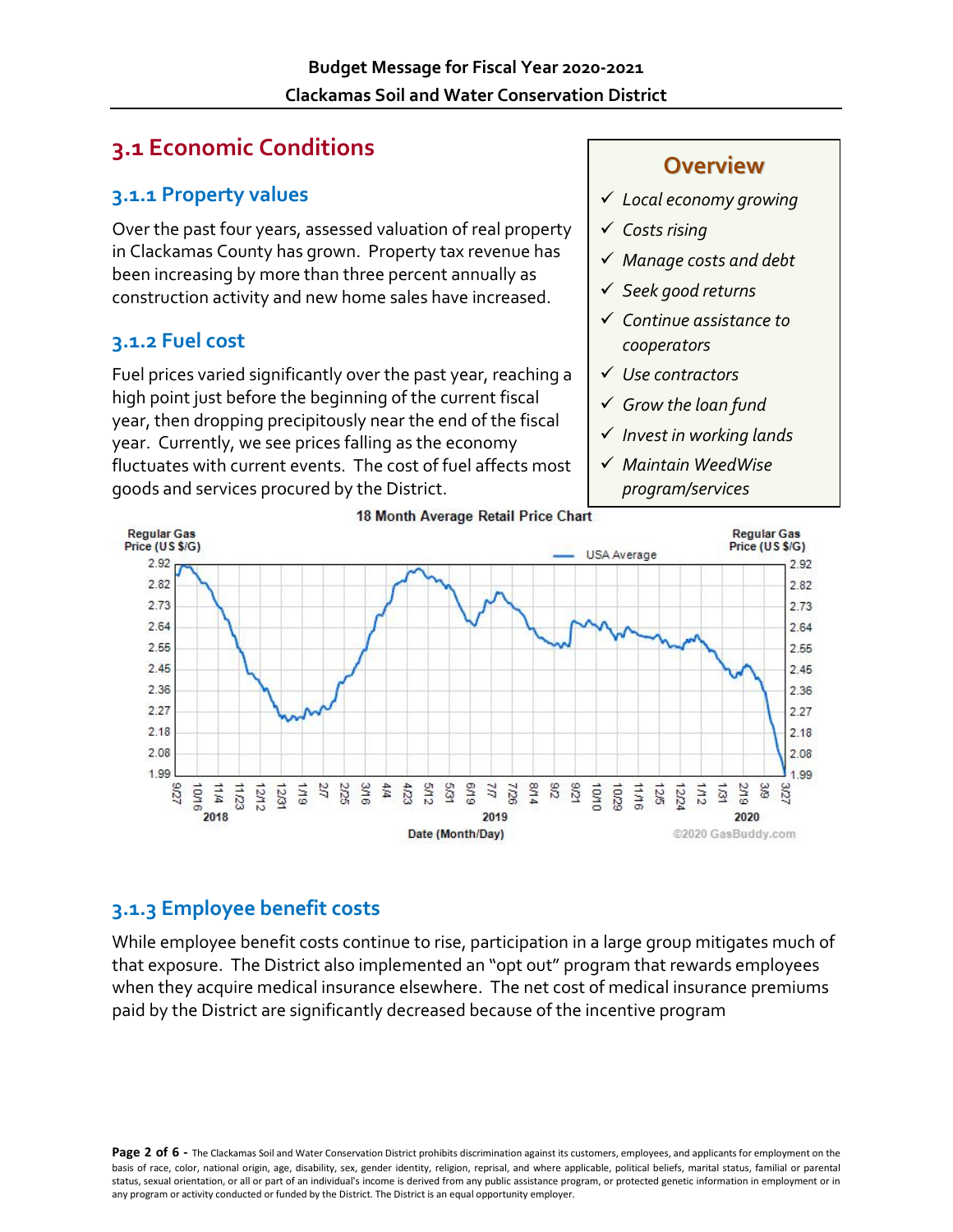### <span id="page-2-0"></span>**3.1.4 Revenue is limited**

For a tax-based public entity such as the District, opportunities to increase revenue are limited. The District's permanent tax rate is capped at five cents per thousand dollars ( $54/1,000$ ) of assessed property value. To provide the maximum level of service possible, the District assesses the full tax of five cents per thousand.

Investment of money is also limited by state law, with restrictions favoring safety over earnings. The District continues to seek safe opportunities to increase earnings on investments.

### <span id="page-2-1"></span>**3.1.5 Cost of money**

The District benefits from being a public entity when borrowing funds. The large loan for the Conservation Resource Center project received an interest rate below 3%.

Other loans already received by the District are on terms very favorable to District. Interest rates are low, and for three large loans, a principal forgiveness clause means the District will not have to repay the entire loan proceeds.

### <span id="page-2-2"></span>**3.1.6 Rising costs vs. limited revenues**

The District seeks to balance rising costs against a capped revenue stream that is increasing slowly. Growth in property tax revenue is rising at about the same rate as inflation.

# <span id="page-2-3"></span>**3.2 Management Responses to Economic Conditions**

### <span id="page-2-4"></span>**3.2.1 Growth in property values**

The Budget Officer predicts that the value of assessed real property will continue to increase.

The Oregon State Constitution limits the annual increase in assessed property value for a property to three percent. Tax revenue received by the District has increased at more than three percent a year for the past several years in Clackamas County. More recently, it has increased by more than four percent.

Based on local economic conditions, historical growth, and an upward trend in property values in Clackamas County, the Budget Officer utilized a projected rate of growth in tax revenue of 3.0 percent in developing the FY 2020-2021 proposed budget. The estimated rate is reduced from the 4.0 percent estimate in the current fiscal year due to uncertainty in the economy and to buffer against downward economic pressure.

#### <span id="page-2-5"></span>**3.2.2 Manage costs**

Managers watch expenditures and continually seek more efficient ways to improve service, promote safety, and reduce cost. Management's challenge is to improve services while managing costs so that costs remain less than the expected growth in revenues.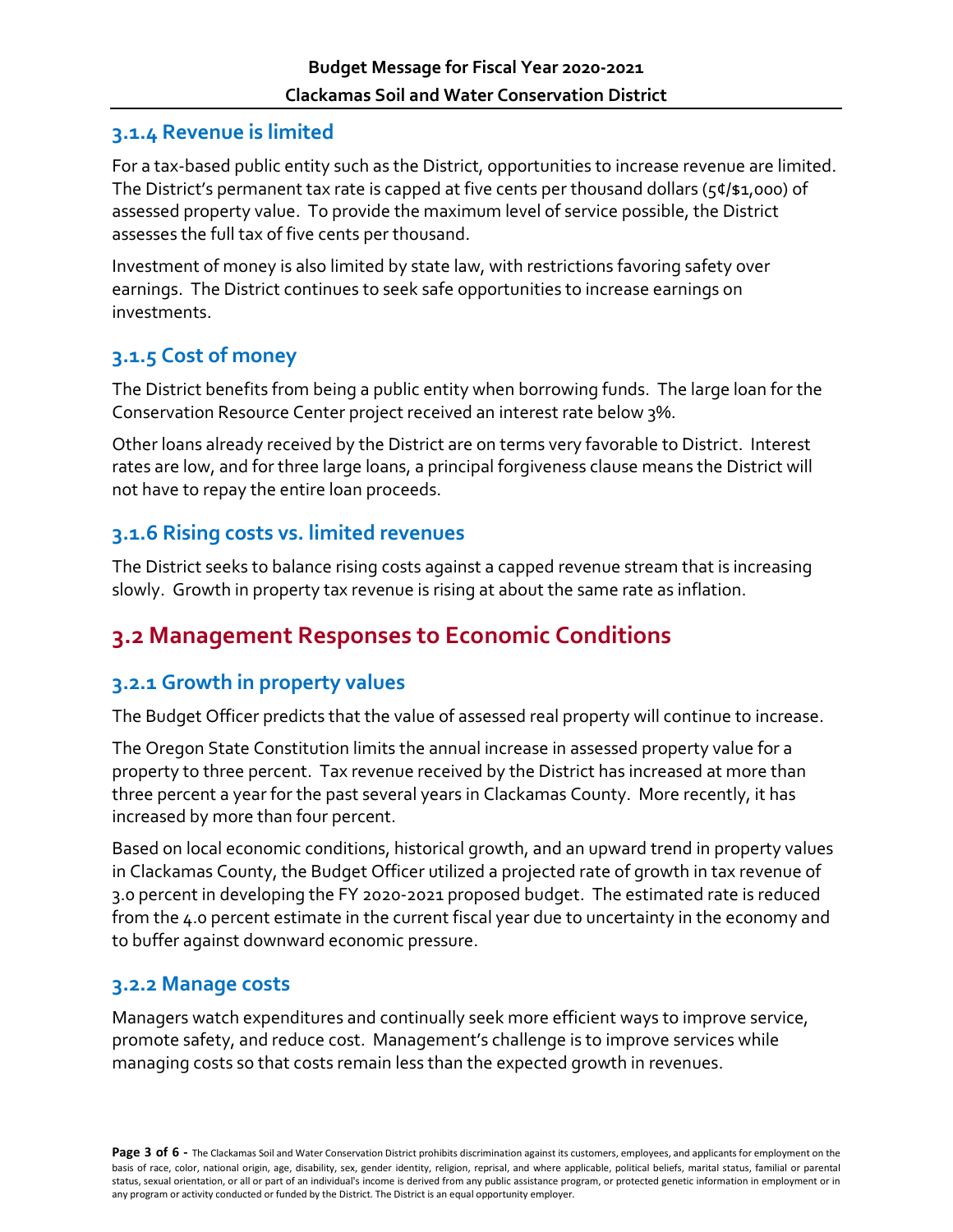When fuel prices rise, the cost of goods and services often rise. Management seeks competitive prices and free or low-cost delivery options whenever possible. Controlling costs is key to maintaining services within the limits of revenues and appropriations. The District believes that normal attrition and careful management will allow adequate control of operating costs for the foreseeable future.

Staffing is the District's greatest single cost center but it is also the primary vehicle for providing conservation help to constituents. Providing technical assistance to customers is a commitment made to voters in the very first sentence of Measure 3-221:

This permanent rate limit will enable Clackamas Soil and Water Conservation District to provide education and technical assistance to urban and rural residents, farmers, businesses, municipalities, and others to meet rising legal and public expectations for healthy and sustainable management of our land, air and water.

At the time this budget message is being written, the District projects that employee benefit costs will remain approximately level, primarily because the large group the District participates in has tended to buffer large swings in cost. Employee benefit costs remain one of the most significant unknowns when forecasting expenditures.

To help control the cost of benefits, the District adopted an "opt out" policy on January 1, 2017. This policy allows employees who have health care coverage elsewhere to decline coverage in the District's medical insurance plan, thus saving money for both the District and for the employee. Two employees currently opt out of District coverage, yielding a net reduction in expenditures by the District.

### <span id="page-3-0"></span>**3.2.3 Manage long-term debt and cost of money**

Long-term debt will increase due to providing more loan funding to landowners and from borrowing to finance the construction of the District's new Conservation Resource Center and the purchase of the Eagle Creek Community Forest property.

The long-term debt associated with making loans to landowners represents money that will come back to be used again by other customers. All three loans from the Oregon Department of Environmental Quality were negotiated to include principal forgiveness clauses. The District expects to have to repay less than the amount borrowed.

### <span id="page-3-1"></span>**3.2.4 Seek higher earnings on investments**

The interest rate being earned on deposits in the Oregon State Treasury Local Government Investment Pool (LGIP) continues to drop. At the time this Budget Message was written, the District was earning 2.0% interest on deposits.

Oregon Revised Statutes chapter 294.035 discusses limitations on investments of public funds by local governments. The District continues to seek investment vehicles available to Oregon local governments that provide safety and interest growth greater than inflation.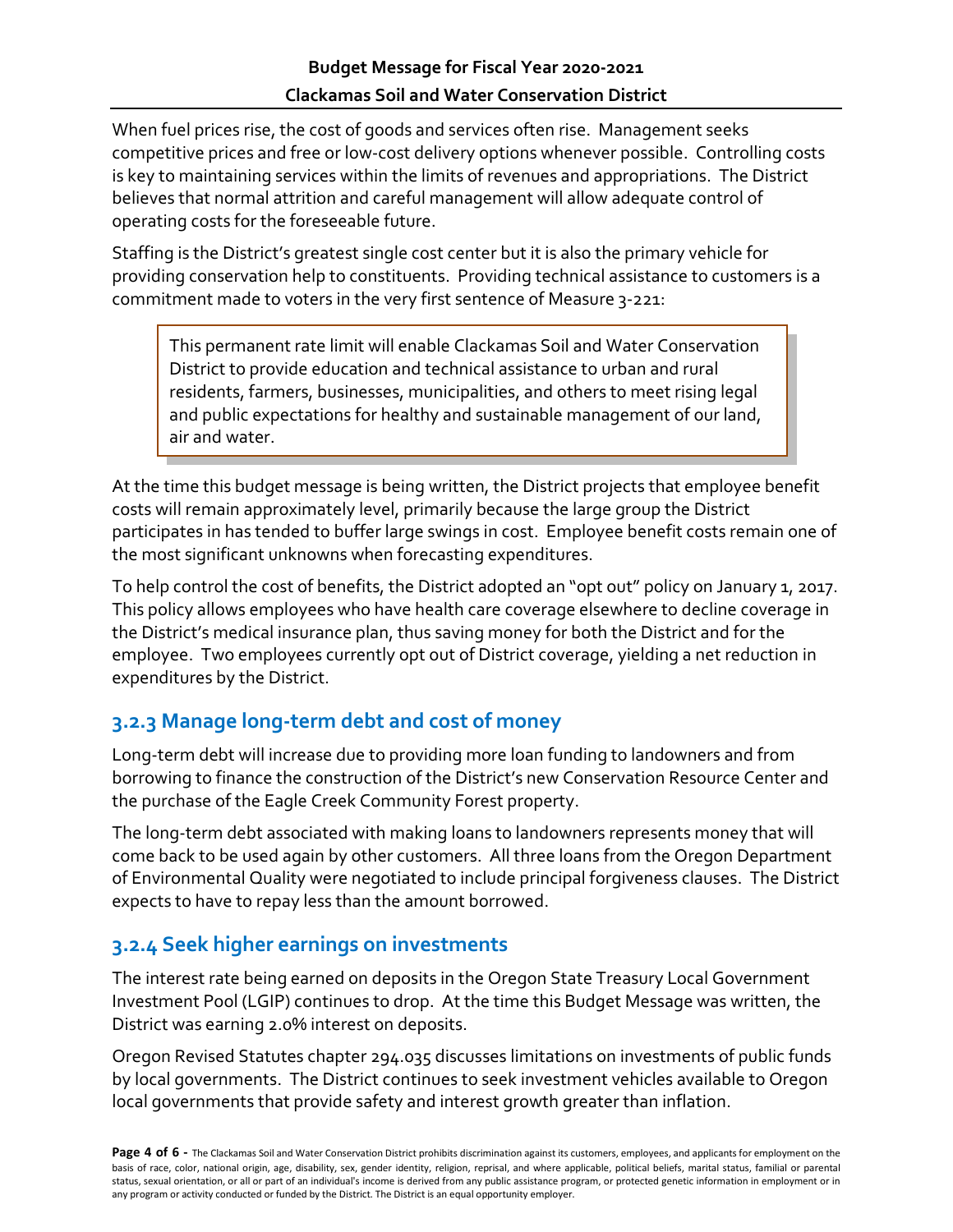### <span id="page-4-0"></span>**3.2.5 Provide some services through contractors**

Rather than hire staff for some tasks and functions, the District will continue to utilize contractors for some activities. For example:

- we contract with an engineer for the review of some conservation designs;
- invasive weed treatments and some conservation projects are primarily delivered through contractors; and
- the District provides partial support to the Backyard Habitat Certification Program as a way to help implement conservation actions within some urban areas.

These mechanisms allow the District to provide substantially more services without hiring additional staff.

### <span id="page-4-1"></span>**3.2.6 Build a self-sustaining loan fund**

The District has access to funds from the Department of Environmental Quality, awarded for us to address water quality and water quantity issues using loans. Loan repayments from landowners are used to fund new loans to other landowners, thus recycling these dollars for conservation activities.

In fiscal year 2017-2018, the District launched a septic system repair loan program in the Clackamas River watershed to protect water quality and habitat. In September 2019, the service area of the Residential Septic Program was expanded to include the entire District (all of Clackamas County). This pilot program is intended to become a revolving loan fund. If warranted, the District may consider expanding this program in future years to other vulnerable parts of Clackamas County.

### <span id="page-4-2"></span>**3.2.7 Invest in working lands**

Measure 3-221 stated:

*"The permanent rate limit will support current District programs including conservation technical assistance, help for landowners navigating regulations, and cost-share funding for conservation projects to improve the quality of our streams, working lands and natural habitat for fish, wildlife, and people."* 

Conserving working lands is a key focus of the District's priorities. Farms, fields, and forests that are at risk of permanent loss or that provide unique, critical habitats represent focal points for our working lands strategy. Preserving our best agricultural soils is an important aspect of this effort.

Donations to the District may be tax deductible if made for a public purpose. The District can accept bequests. Staff continues to work toward establishing a programmatic approach to assist in accepting donations and bequests of land. Lands received by gift or bequest could be preserved, improved, leased, harvested, or sold, depending on the wishes of the parties involved and the characteristics of individual parcels. In some cases, it may be advisable to preserve all or part of such working lands with easements.